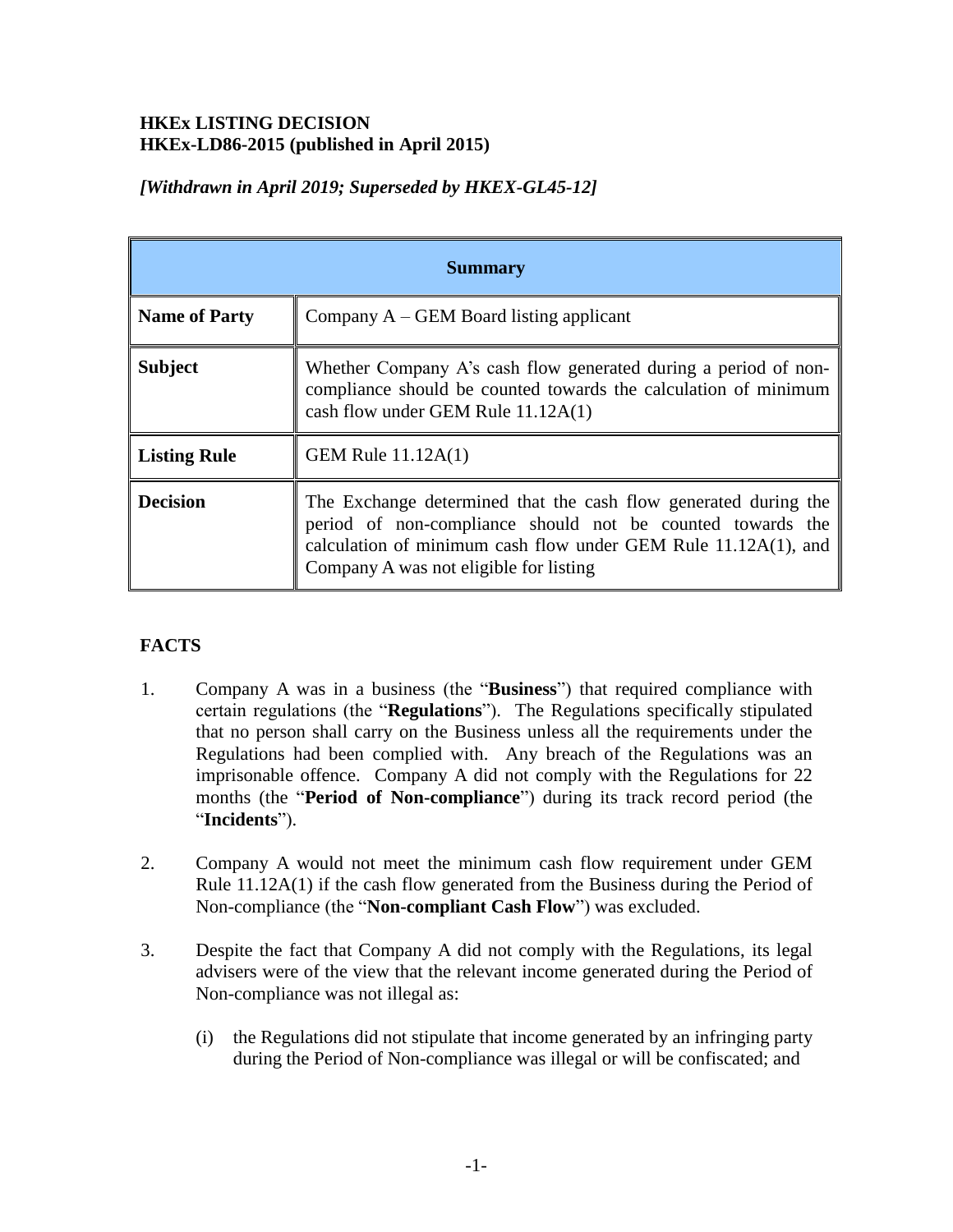- (ii) the relevant income generated during the Period of Non-compliance would not be rendered illegal under any other legislation.
- 4. Company A's sponsor believed that the Incidents should not affect the suitability and competence of Company A's directors under GEM Rules 5.01 and 5.02 because:
	- (i) the Incidents were mainly attributable to the directors being unfamiliar with the relevant rules and regulations, including the Regulations. The Incidents did not involve fraudulent act or dishonesty of the directors, and were unintentional. As such, they did not impugn on the directors' integrity or competence; and
	- (ii) the directors had attended a seminar on relevant laws and regulations relating to the Business after the cessation of the Incidents.
- 5. Company A had enhanced its internal controls, such as (i) engaging a consultant who had over 12 years of experience in the relevant industry to make sure all applicable rules and regulations were complied with; (ii) requiring approval by an executive director and a joint internal compliance coordinator in respect of the Business which were governed by the Regulations; and (iii) implementing specific measures which were to be reviewed by a member of senior management on a monthly basis to ensure compliance with the Regulations.

## **ISSUE RAISED FOR CONSIDERATION**

6. Whether Company A's Non-compliant Cash Flow should be counted towards the calculation of minimum cash flow under GEM Rule 11.12A(1).

## **APPLICABLE RULE**

7. GEM Rule 11.12A(1) states that an applicant must have an adequate trading record of at least two financial years comprising a positive cash flow generated from operating activities in the ordinary and usual course of business before changes in working capital and taxes paid. Such positive cash flow from operating activities carried out by the applicant must be of at least HK\$20 million in aggregate for the two financial years immediately preceding the issue of the listing document.

## **ANALYSIS**

- 8. The Exchange considered the following in assessing whether Company A was able to meet the minimum cash flow requirement under GEM Rule 11.12A(1):
	- (i) the compliance of the Regulations was fundamental and a pre-requisite for the legal operation of the Business;